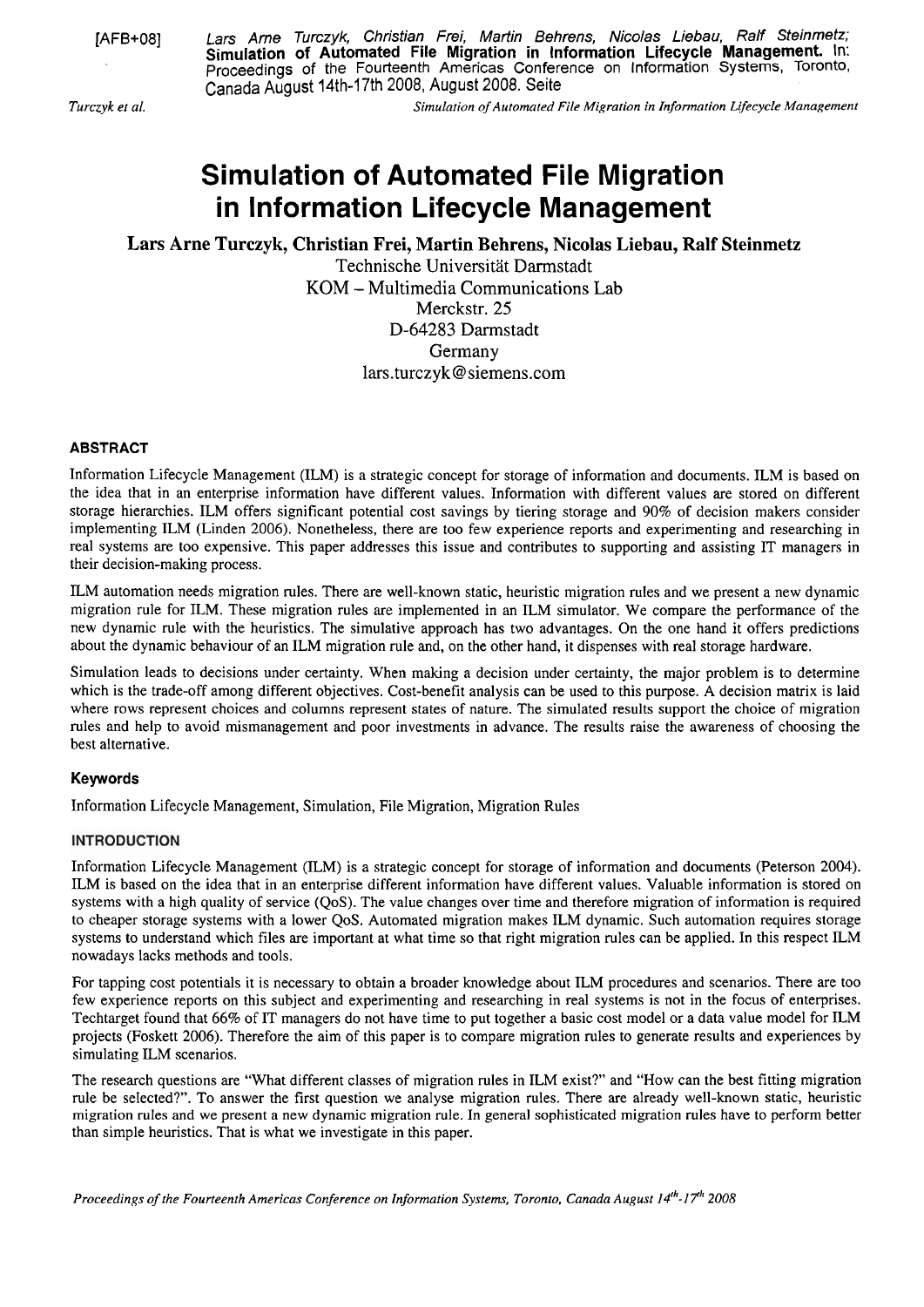We look at characteristic properties of migration rules. Static rules are defined by time periods. If the period is over, the file is migrated. Unlike static rules, the dynamic rule looks at the access history and determines the "probability of further accesses" for each file. This probability changes each day. Therefore we speak of a dynamic migration rule.

To answer the second research question, simulations will be used to predict performance of each migration rule. Simulation leads to decisions under certainty. When making a decision under certainty, the major problem is to determine which is the trade-off among different objectives. Cost-benefit analysis can be used to this purpose. In decision-making under certainty a matrix is laid where rows represent choices and columns represent states of nature. The simulated results are put into a decision table to select the best alternative. The simulative approach for answering the second research question has two advantages. First, it offers predictions about the long-term dynamic behaviour of an automated ILM scenario. Second, it dispenses with real storage hardware which allows comparison of migration alternatives.

The comparison intends to support the design and decision process on ILM implementations. To be truly successful with the design and implementation of an ILM solution, it is important to remember that only about 25% of the challenge is about the selection of products (Patel 2005) (Patel and Shah 2005). We focus on the other 75% and derive criteria for effective migration rules. The simulator offers the possibility of checking the performance of the migration rules under dynamic circumstances without implementing real Systems. This can help to avoid mismanagement and poor investments in advance.

To create a reality-based migration rule, we conducted two case studies. First we analyzed a knowledge database from a consulting department within a large German enterprise. The results showed that, on the one hand, there is demand in industry for ILM and that, on the other hand, Microsoft (MS) Office application formats .doc, .xls and .ppt dominate the file population (Gostner et al. 2005). Afterwards we conducted a second case study focussing on MS files. There we derived distribution functions of the access behaviour of different MS Office application formats (Groepl et al. 2006).

We now use these results to derive a file valuation metric which is used here to formulate dynamic migration rules for ILM environments. The migration rule will be implemented in a simulator to check its feasibility. The paper concludes with the comparison of the derived dynamic migration rule with well-known static migration rules.

The essence of this paper is as follows:

- 1. We present heuristic and dynamic migration rules for ILM
- 2. We check the performance of each migration rule by simulations
- 3. We compare the simulation results to select the best alternative of the migration rules

#### **RELATED WORK**

ILM is relatively new and has its roots in Hierarchical Storage Management (HSM). In opposite to HSM which focuses on cost only ILM takes into account the whole business process and observes multiple factors. Nevertheless some results from former HSM investigations can be used for ILM. Especially work done on file observation and algorithms is still relevant. Strange examined the long-term access behaviour on files in an UNIX system (Strange 1992). His aim was to identify regularities and patterns which can be applied to automated migration strategies for HSM. Further work deals mainly with algorithms which can be used for ILM or other storage strategies. Some examinations focus on the analysis of the access behavior and the development of migration strategies. The file migration protocol listing of a supercomputer was analyzed in a study by Miller and Katz. Migration methods were developed for a corresponding system (Miller and Katz 1993). Miller and Gibson examined the access behaviour in further studies in UNIX environments and designed a "file aging algorithm" as a migration rule (Gibson and Miller 1999). Today ILM is a strict focus of research. Beigi et. al. (2005) and Tanaka et al. (2005) offered proposals for migration mles in ILM. Last but not least, (Chen 2005) focused on the valuation of files, which leads to migration rules, too. We take these migration rules and compare them with our migration rule, which is based on statistical access probabilities.

Decision support for ILM migration rules was not considered in the technical research. Nonetheless ILM is a very real topic on which IT managers have to decide. In most cases decision support is offered by cost models. Cost models for IT are found for nearly every situation. For ILM cost models are available, too. For example, Turczyk et al. (2007) presented an ILM cost model. This model supports the decision about ILM, Yes/No, and how many hierarchies have to be employed. There are no models for the decision about ILM migration rules. Here our paper supports modelling with simulations and decisionmaking.

In the next section we present a Set of four heuristic migration rules and one dynamic migration rule.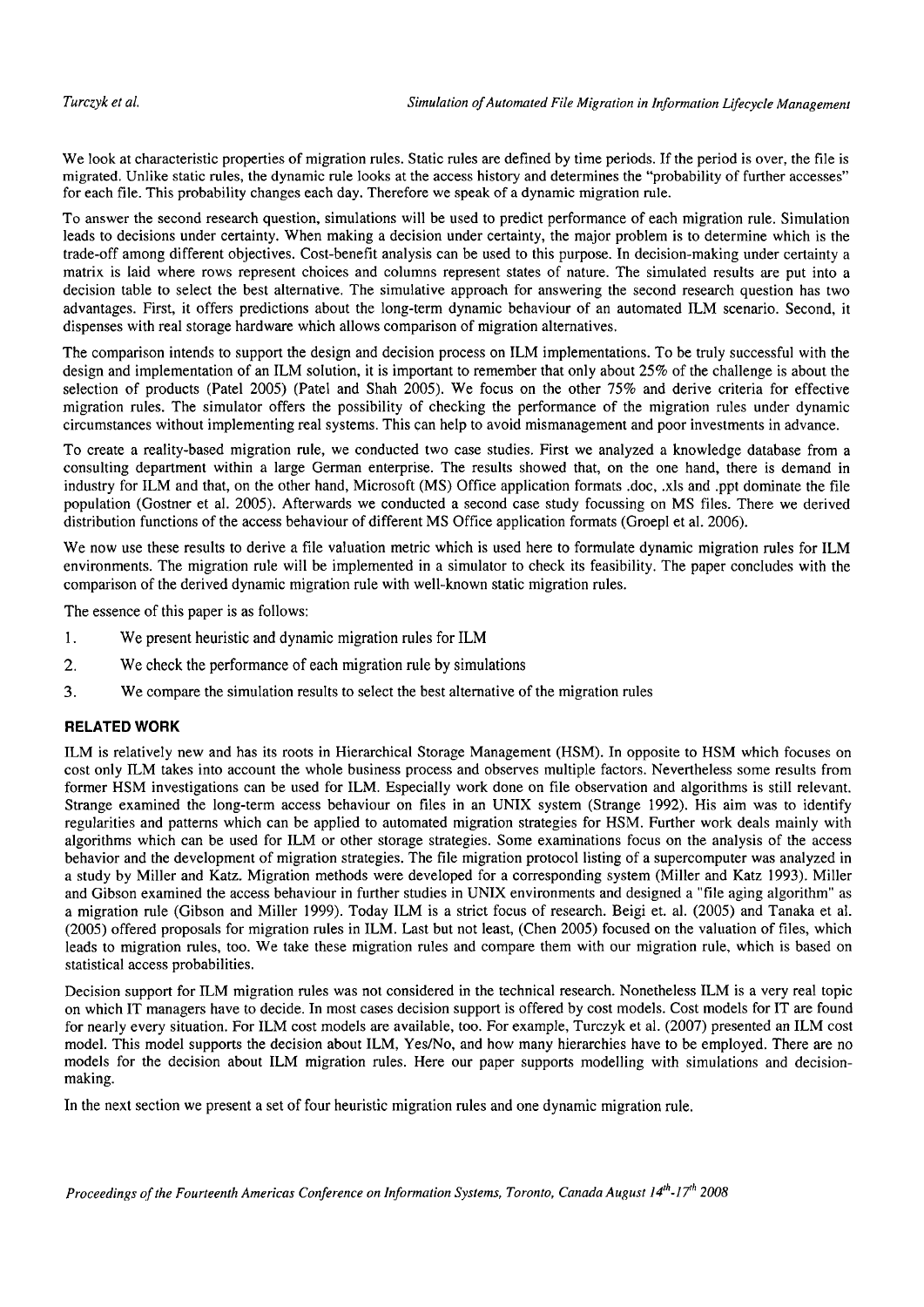# **MIGRATION RULES**

There are already several heuristic migration rules for ILM. Our new rule has to compete with these heuristics. Before presenting our new migration rule we look at the heuristic rules. We distinguish four types of migration rules (trivial, optimal, static and dynamic) The first type are the trivial migration rules. They are very simple and do not really fit to ILM. Nonetheless they have to be considered because they are real options for IT managers. There are two trivial migration rules. The one is called "Do nothing!" (Ml).

*Definition "Do nothing!" (M1): All files are stored on the highest hierarchy.* 

Applying M1 means that there is no ILM.

The other trivial migration rule is called "Naive method" (M2).

*Definition "Naive Method" (M2): All files are stored on the lowest hierarchy. If there is an access, the file is stored on the* highest hierarchy for one day. After one day the file is stored on the lowest hierarchy again.

There is another rule, the optimal rule. It says "one day before you need a file, it is migrated to the highest hierarchy". It is no real option for IT managers because this method is based on anticipation. Nonetheless it works in laboratories and in simulations and shows the potential of ILM in a given scenario which is an important information for IT managers. Here is the definition of the optimal rule.

*Definition "Method of perfect anticipation (optimal method)" (M3): All files are stored on the lowest hierarchy. If a file will be accessed the next day, it will be migrated one day before (anticipation).* 

Again, this method does not work in reality. This method looks similar to M2.

Beyond the mentioned migration rules there are two types of real applicable migration rules - the static rules and the dynamic rules.

Static migration rules have fixed time-thresholds which determine when the file is migrated. The most famous static migration rule is offered by Fred Moore who said "90 days on enterprise storage - 90 years on tape" (Moore 2004).

Here is the definition of the time based migration rule.

*Definition "Time based migration"* (M4): *Afile which is not accessed for 90 days is migrated to the next lower hierarchy.* 

Unlike static rules the dynamic rule looks at the access history and determines the "probability of further accesses" for each file. This probability changes each day. Therefore we speak of a dynamic migration rule.

*Definition "Method of probability of further access" (M5): A jile is migrated from hierarchy I to hierarchy 2 if the probability offurther access is lower than 10%. A file is migrated from hierarchy 2 to hierarchy 3 ifthe probability offurther access is lower than 2.5%.* 

Calculation of the probabilities is made according to our statistical results from observing file access in our second case study (Groepl et al. 2006). It was established that there is no suitable distribution model for the complete sample of MS Office files. For this reason, mixed distribution functions were introduced and differently composed subgroups of the sample were examined for their distribution. Suitable distribution models were then successfully generated for some subgroups. Table 1 gives an overview of the test results.' The Gamma distribution is a general distribution covering many special cases, including the Chi-squared distribution and Exponential distribution. The Weibull distribution gives the distribution of lifetimes of objects. It was originally proposed to quantify fatigue data.

<sup>&#</sup>x27; "Distribution model" in the table stands for the suitable continuous and truncated distribution function in a mixed distribution function.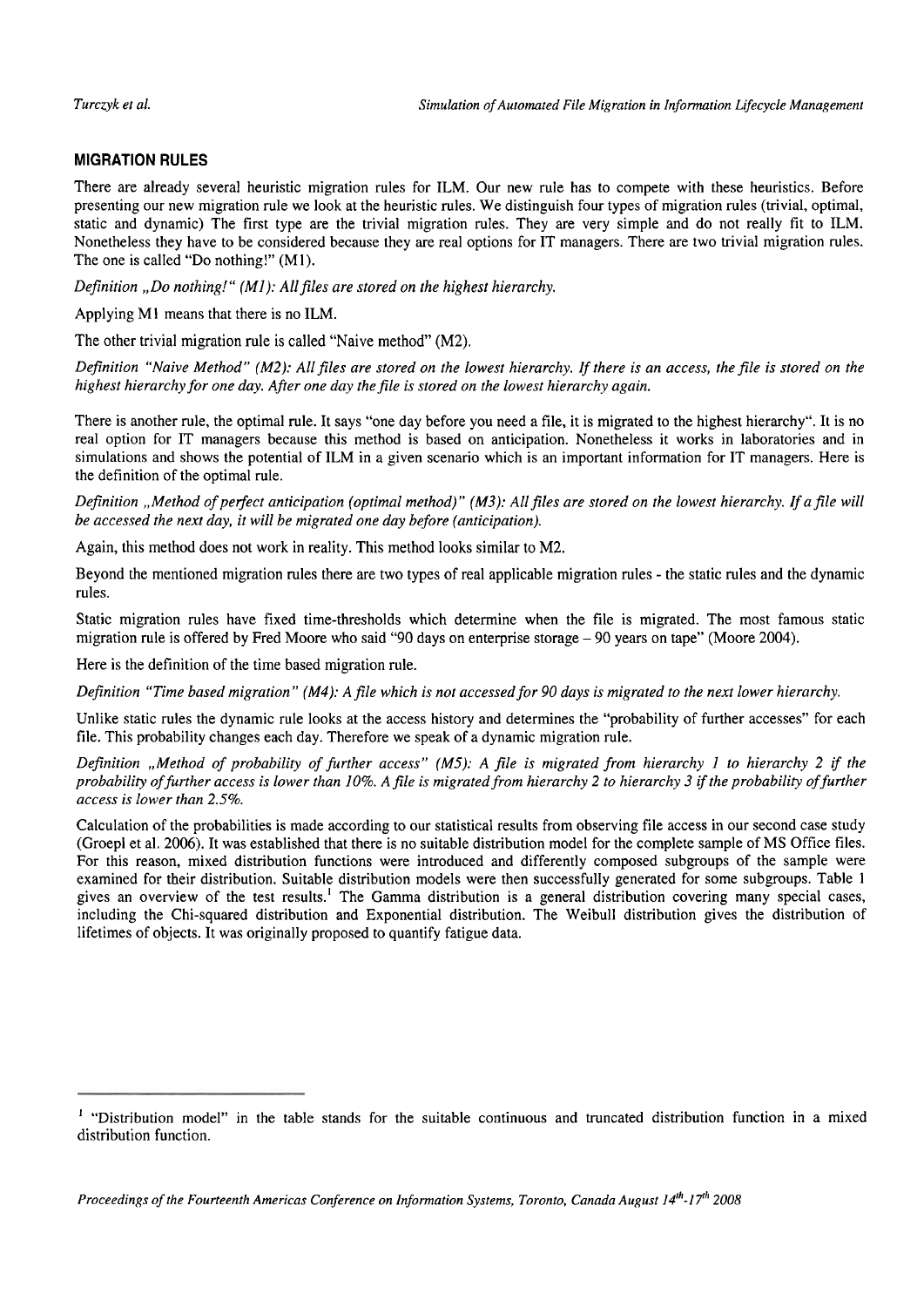| Criterion          | Class                                       | Distribution model          |  |  |
|--------------------|---------------------------------------------|-----------------------------|--|--|
|                    | $[0 \text{ days}; 365 \text{ days})$        | W(0.35, 3.5)                |  |  |
| Age of the file    | [365 days; 730 days)                        |                             |  |  |
|                    | [730 days; 1772 days)                       |                             |  |  |
| Number of accesses | [1 access;7 accesses)                       |                             |  |  |
|                    | $[7 \text{ accesses}; 15 \text{ accesses}]$ | G(0.32, 183)                |  |  |
|                    | [15 accesses; 292 accesses)                 | W(0.36, 4.0)                |  |  |
|                    | Doc                                         |                             |  |  |
|                    | X <sub>ls</sub>                             | W(0.25, 1.1)                |  |  |
| File type          | Ppt                                         | W(0.38, 14.3), G(0.19, 221) |  |  |
|                    | Pdf                                         |                             |  |  |
|                    | Miscellaneous                               | W(0.46, 27.7), G(0.29, 181) |  |  |

Table 1. Summary of the test results. W( $\hat{\alpha}$ ,  $\hat{\beta}$ ) = Weibull distribution,

 $\mathbf{G}(\hat{\alpha}$  ,  $\hat{\beta}$  ) = Gamma distribution,  $\hat{\alpha}$  and  $\hat{\beta}$  are the estimated values of the parameters.

Now we become familiar with 5 migration rules, M1 - M5. To decide about the rules we have to check their performance. Therefore we implemented a simulator to observe the behaviour of each migration rule. As an example we show the graphic of the simulated capacity requirements of M5 (see figure 1). Here we see the characteristic shift of capacity demand from hierarchy 1 to hierarchy 3 towards the end of the simulation period.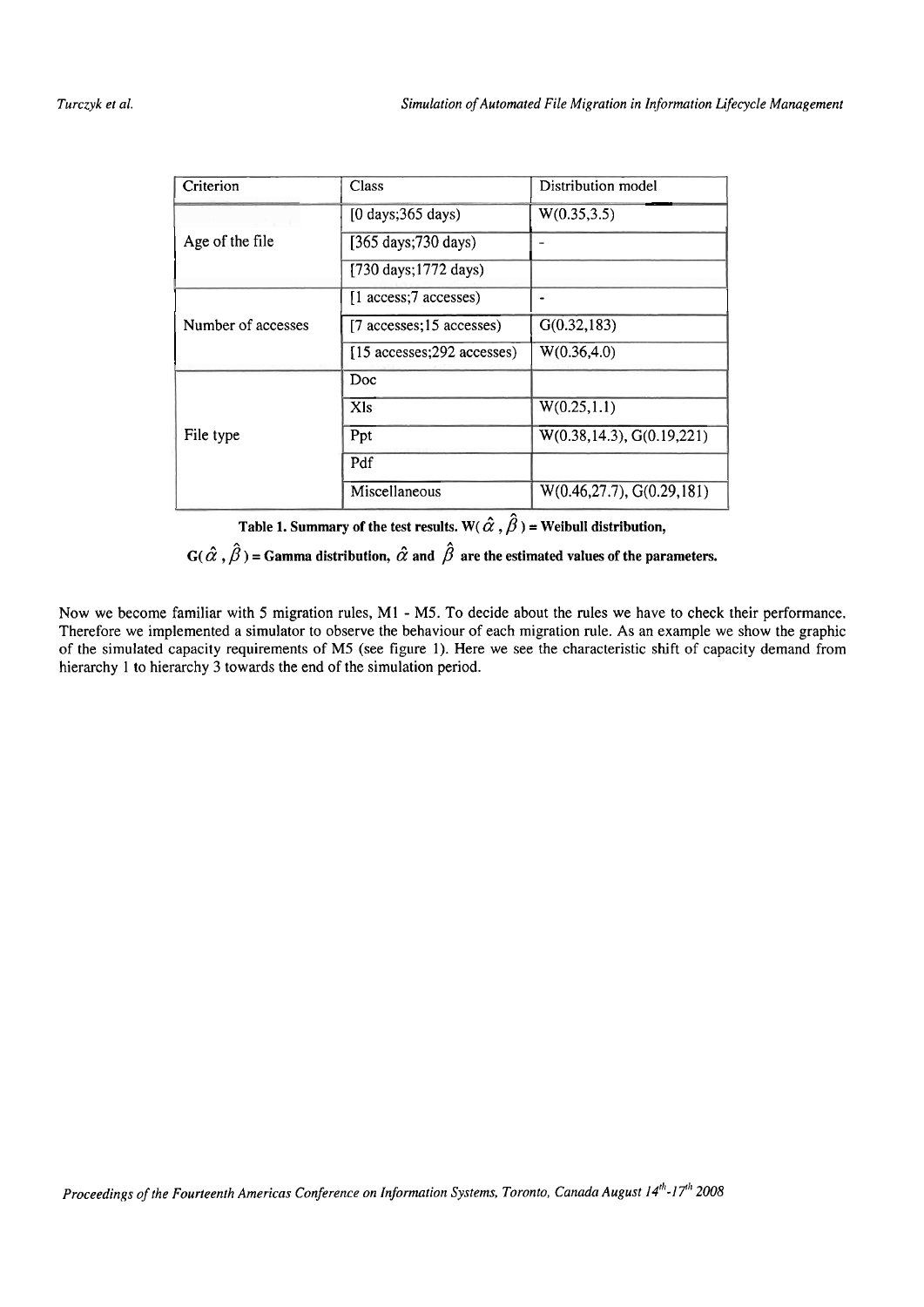#### **capacity requirements**



**Figure 1. Capacity demand per hierarchy when applying M5** 

The question is "How can the best fitting migration rule be selected?". Therefore now we collect the simulation results and compare the migration rules for choosing the best alternative.

# **COMPARISON OF MIGRATION RULES**

Industry best practice is to take a strategic view of storage architectures and determine the best solutions based on total cost of ownership (TCO) and operating expense (OPEX) minimization. This approach was followed e.g. by (Turczyk et al. 2007). They created a cost model for ILM. This cost model allows decision to be made about the architectures themselves, i.e. "ILM yeslno?", "how many hierarchies?" or "which storage technologies?". Assuming the decision in favour of ILM was made, we now have to decide about the migration rules.

Therefore we look at three criteria which are characteristic for migration rules.

The first criterion is the direct cost of storage volume which is needed when applying the migration rule.

The second criterion is the number of remigrations, i.e. how many times are files migrated upwards although the migration rule migrated them downwards already.

The third criterion is the average quality of service (QoS) per file offered by applying the migration rule.

We implemented a simulator to derive the results for each migration rule and each of the three criteria.

The basis for the comparison is an ILM scenario with three storage hierarchies and 10,000 files. The total volume of the 10,000 files is 5,529 megabytes. The simulator feigns the migration behaviour of the *5* migration rules, M1-M5, over a period of 1,000 days.

We now look at the criteria in detail and afterwards we will summarise the results for decision-making.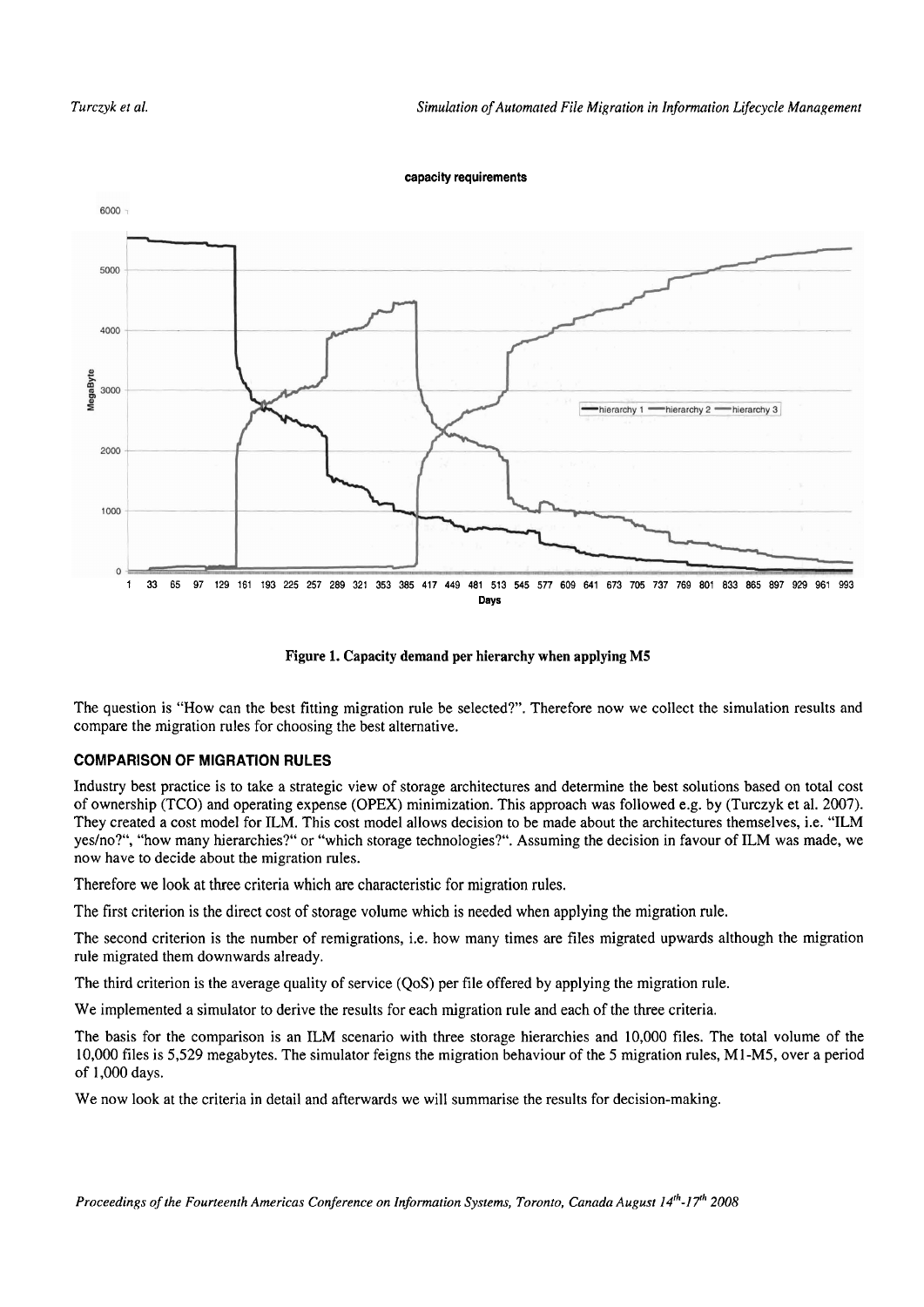# **Direct Cost**

Storage volumes are growing at phenomenal rates, yet IT organizations cannot always justify increasing storage budgets. IT organizations expect budget allocations for overall storage services, storage hardware, and software infrastructure to be constant year after year - a percentage of total IT budgets.

Businesses are looking to better manage their storage capacity use and are starting to automate some of their management functions. Automated file migration is a key of ILM. It makes ILM dynamic. 90% of decision makers consider implementing ILM (Linden 2006). They are forced with cost reductions and IT continues to be a target for reducing costs while still being required to deliver critical services. The argument is IT price erosion. In fact in storage area enterprise, modular and locally attached disk will all continue to experience price erosion.

In 2006 Sun Microsystems said prices have been declining annually at approximately 35% (SUN 2006). Prices for enterprise disk were in the \$25 to \$40 per gigabyte range. Midrange disk is at \$12 to \$20 per gigabyte, low-end disk is at \$3 to \$10 per gigabyte. High-end tape automation is \$1 to \$2 per gigabyte. Knowing that these prices will be obsolete by now, the relation is almost constant. The relation between enterprise disk (FC, SCSI, FICON, ESCON) and midrange disk (SCSI, FC) is 2: 1. The price difference between midrange disk and low-cost disk (S-ATA) is 3:1. The price difference between low-cost disk and automated tape is 5: 1

Horizon Information Strategies made a similar relation in 2003 (Moore 2003). The price difference between enterprise disk and midrange disk is 2.5:l. The price difference between midrange disk and low cost disk is 3:l. The price difference between low cost disk and automated tape is 6:1.

The relations tend to be relatively constant, as shown above. We take these relations for comparison. Nevertheless price per megabyte is a poor single metric to use in storage economic decisions as we will see by the simulations.

Assuming the cost relation between the 3 hierarchies H1, H2 and H3 are:

 $H1 = 1$  cost unit/MB,  $H2 = 1/6*H1$ ,  $H3 = 1/5*H2$  (SUN 2006). Hence the direct cost can be derived from the capacity requirements offered by the simulator (see figure 1 and table 1).

| Migration rule | M1 | M2   M3 | M <sub>4</sub>                 | M <sub>5</sub> |
|----------------|----|---------|--------------------------------|----------------|
| Direct cost    |    |         | 5529   237   237   1122   1746 |                |

Table 1. Direct Cost per migration rule

Knowing that costs are the most important issue (Short 2006), we see that the trivial rule M2 is a real option. The problem with M2 is that the files are remigrated at the very moment they are needed. This means that the user has to wait for the files. We will observe the remigration and summarize them to a single parameter which we call "jitter". The jitter is the average number of remigrations in an ILM scenario. Hence it is a criterion for quality of migration rules.

Furthermore in scenario M2 almost all files are stored on the lowest hierarchy. In enterprise the lowest hierarchies have the lowest quality of service (QoS). This leads, for example, to lower availability and longer recovery periods. This is an issue for IT managers, too. Hence we take QoS into consideration. We now look at the jitter and the QoS.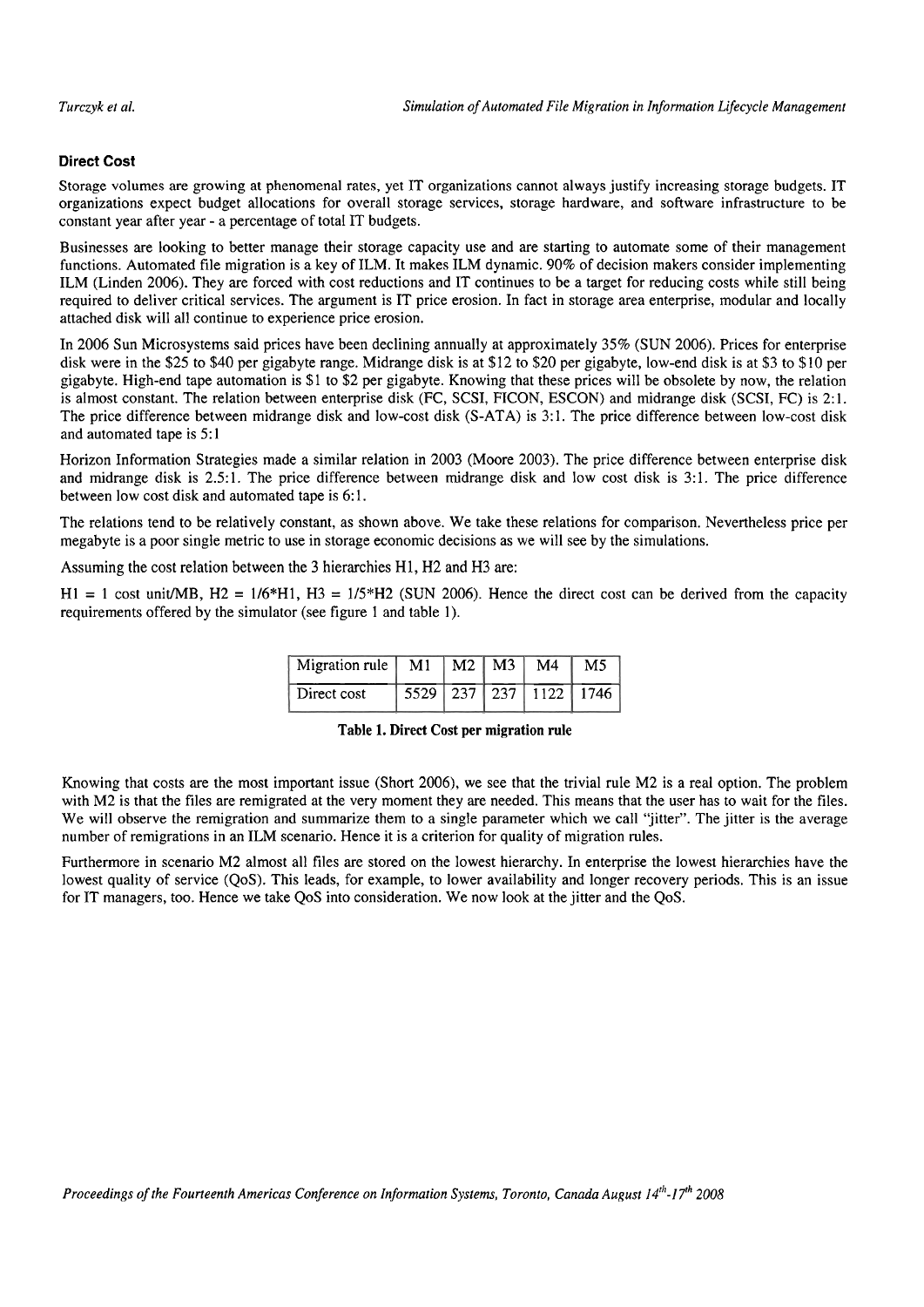#### **Jitter**

Figure **2** shows how a single file trembles between the three hierarchies over the lifecycle of 1,000 days.



**Figure 2: Integral observation of a single file** 

Since the file trernbles between the Storage hierarchies, this is a good example for the demonstration of jitter. Until the file was definitely to be stored on level 3, it was migrated back to a higher hierarchy four times in 1,000 days. Therefore it has a jitter of J(1000)=4. For the simultaneous analysis of all 10,000 files, the graphic evaluation does not make sense, therefore the jitter is an important measure to generate results over all files.

*Definition (Jitter): Jitter Jk(t) is the mean number of accesses on a file k when k is stored on a lower hierarchy than hierarchy I within the observation period t.* 

The jitter says how many times in average a file was accessed when it was not on the highest hierarchy. This means for the user that he has to wait while loading the file. This is not the intention of IT-managers, because they are responsible for the IT-service. Therefore jitter is an indicator for the quality of rnigration rules in an ILM scenario. Table 2 shows the simulation results concerning jitter.

| Migration rule   M1   $\overline{M2}$   M3   M4   M5 |                   |               |  |
|------------------------------------------------------|-------------------|---------------|--|
| Titter                                               | 6.97 <sub>1</sub> | $0.5 \pm 0.3$ |  |

**Table 2. Simulated jitter per migration rule** 

We see M2 ("Naive method") has the largest jitter. M3 has no jitter per definition, because here the file is loaded in advance. Hence there is no waiting time for the user. M4 and M5 have quite small jitter values.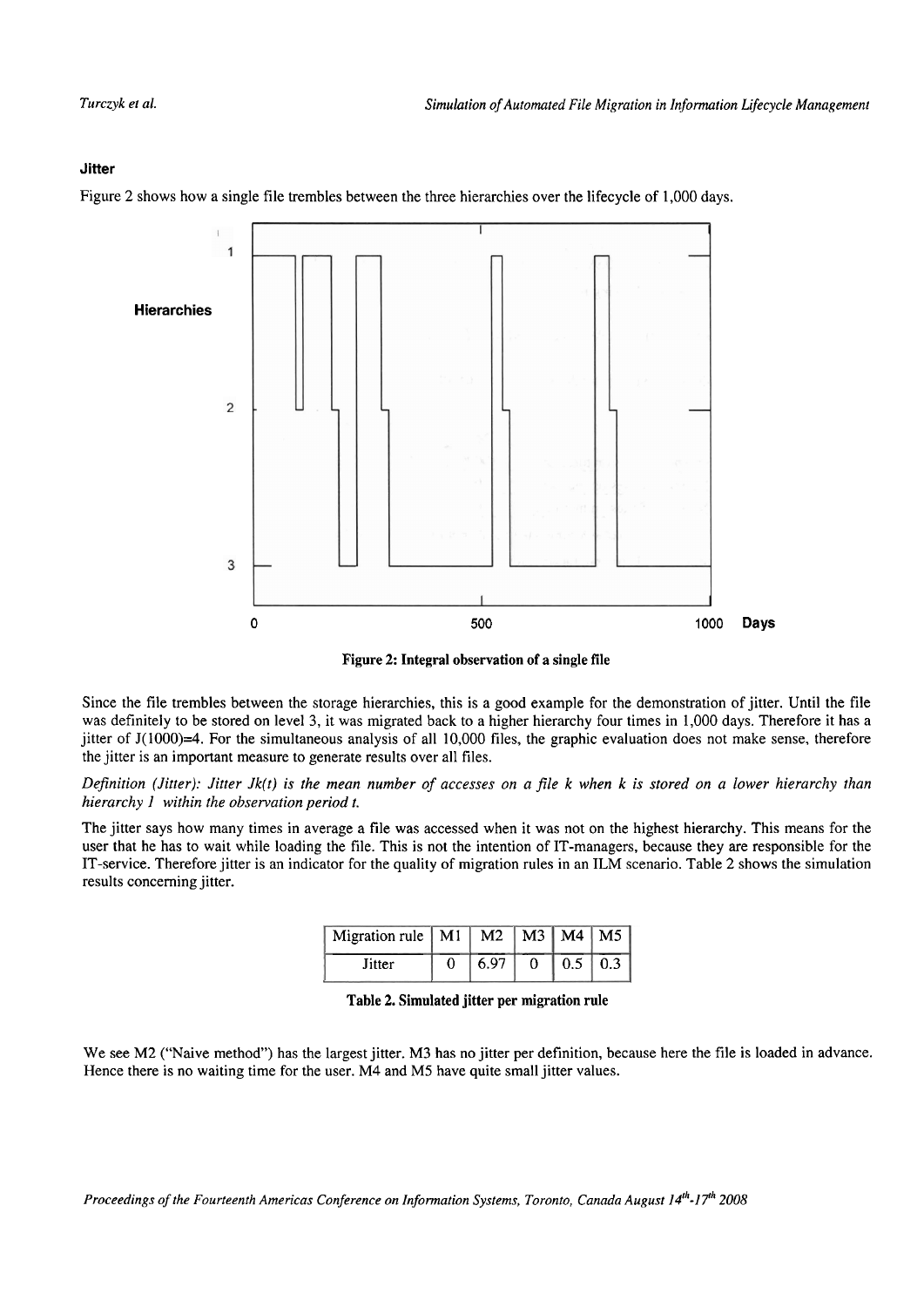# **QoS considerations**

In enterprise the Iowest hierarchies have the lowest quality of service (QoS). This leads for example to lower availability and longer recovery periods. This is an issue for IT managers. Hence we take availability as representative of QoS into consideration, too.

We assume there are different SLA (service level agreements) for the 3 hierarchies offering the following values for availability: Availability of hierarchy  $1 = 0.99$ , availability of hierarchy  $2 = 0.97$  and availability of hierarchy  $3 = 0.93$ .

We calculate QoS according to the following formula:

longer recovery periods. This is an issue for 11 managers. Hence we take consideration, too.  
We assume there are different SLA (service level agreements) for the 3 hie availability: Availableility of hierarchy 1 = 0.99, availability of hierarchy 2 = 0.97; We calculate QoS according to the following formula:  

$$
QoS = \frac{1}{10000} \sum_{i=1}^{3} (availableility H_i \cdot Average number of files on H_i)
$$

The simulator offers the following average numbers of files on the different hierarchies:

|                                       | M <sub>1</sub> | M <sub>2</sub> | M <sub>3</sub> | M <sub>4</sub> | M <sub>5</sub> |
|---------------------------------------|----------------|----------------|----------------|----------------|----------------|
| Average number of files on hierarchy  | 10000          | 1401           | 1401           | 1921           | 2696           |
| Average Number of files on hierarchy, |                |                |                | 1195           | 2607           |
| Average Number of files on hierarchy, |                | 9859           | 9859           | 6884           | 4697           |

**Table 3. Simulated number of files per hierarchy** 

Here is the average availability per file per migration rule:

| Migration rule $\boxed{M1}$ $\boxed{M2}$ |  | M3 | M4 | M <sub>5</sub>                                                                 |
|------------------------------------------|--|----|----|--------------------------------------------------------------------------------|
| O <sub>0</sub> S                         |  |    |    | $\boxed{0.99}$ $\boxed{0.931}$ $\boxed{0.931}$ $\boxed{0.942}$ $\boxed{0.957}$ |

# **Table 4. Simulated QoS per migration rule**

The summarization of the three criteria per migration rule is found in table 5:

|                | Cost | Jitter | OoS   |
|----------------|------|--------|-------|
| M1             | 5529 | 0      | 0.99  |
| M <sub>2</sub> | 237  | 6.97   | 0.931 |
| M <sub>3</sub> | 237  | 0      | 0.931 |
| M4             | 1212 | 0.5    | 0.946 |
| M <sub>5</sub> | 1747 | 0.3    | 0.957 |

**Table 5. Summary of simulation results per migration rule** 

Now we have the simulation results and we have to decide on the best alternative.

#### **Decision Making**

No matter what kind of decision one must make, the six steps for decision-making are:

1. Clearly define the problem at hand.

Here: Which is the best of the presented migration rules?

2. List the possible alternatives.

Here: M1 to M5

3. Identify the possible outcomes.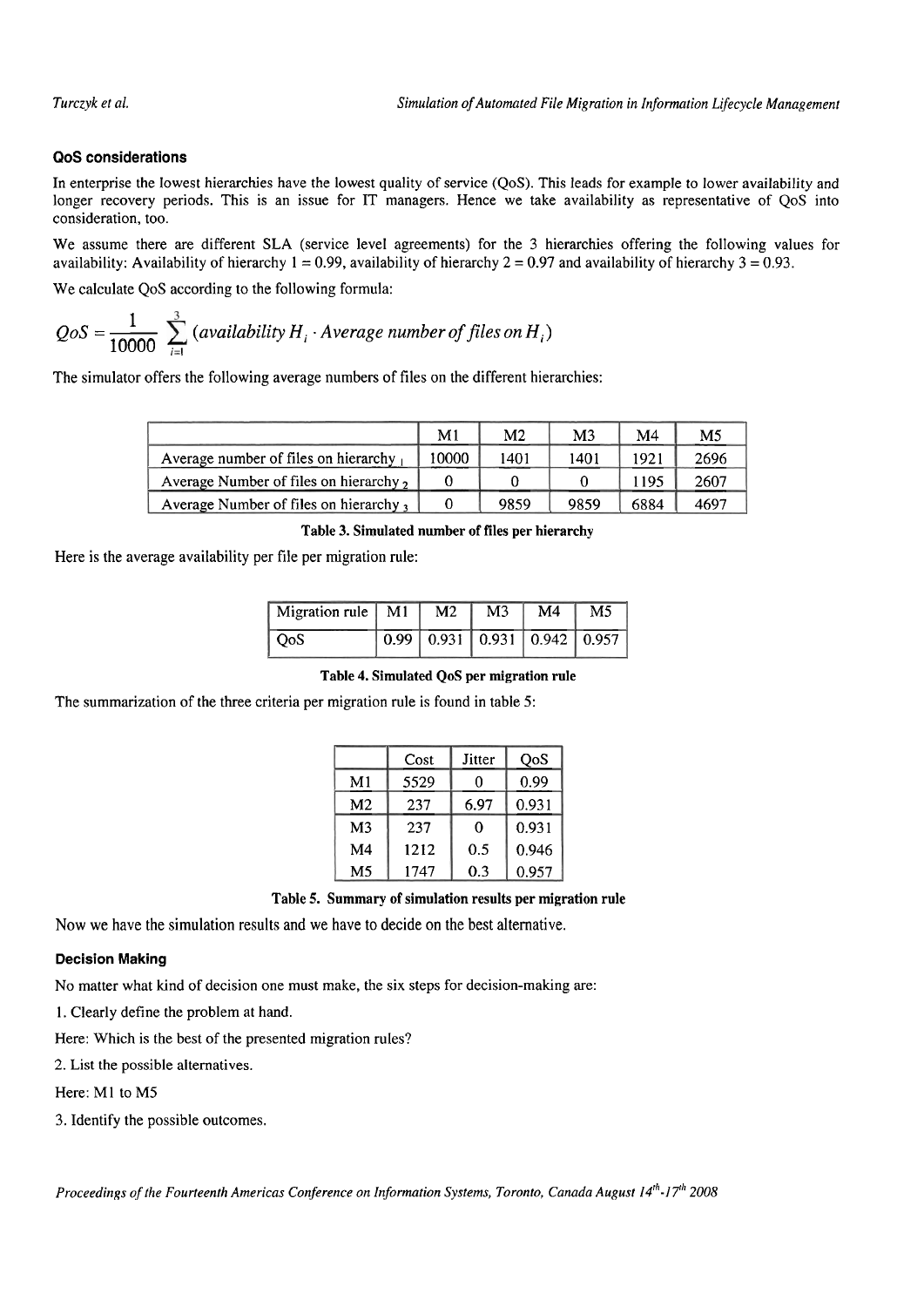Here: The simulation results per decision criterion<sup>2</sup>.

4. List the payoff or profit of each combination of alternatives and outcomes.

Here: Payoff table according to utility function

5. Select one of the mathematical decision theory models.

Here: Decision-Making Under Certainty (DMUC) with multiple targets. In this environment, decision-makers know with certainty the consequence of every alternative. They will choose the alternative that will maximize their well being or will result in the best outcome.

*6.* Apply the model and make your decision.

Here: Choosing the best alternative

As we see, steps 1 to 3 are completed. We now create the payoff table (step 4).

The utility function is 
$$
\Phi(M_i) = \sum_{p=1}^{r} g_p \cdot u_{ip}
$$

With  $\Phi(M_i)$  = utility of choosing alternative M<sub>i</sub>

 $r =$  number of criteria

 $g<sub>n</sub>$  = weight of criterion p

 $u_{in}$  = utility of M<sub>i</sub> according to criterion p

The weighting has an influence on the decision result. Here we choose almost equal weights with Stress on direct cost: They are:  $g_1 = 0.4$ ,  $g_2 = 0.3$ ,  $g_3 = 0.3$ <sup>3</sup>

When summarizing the three criteria, we have to norm them otherwise the result has no significance.

The best value of all migration rules per criterion shall become 1 and the worst shall become 0.

This leads to the normed decision table:

| Target         | cost     |                    | Jitter   |                    | QoS            |                    | Utility     | Rank           |
|----------------|----------|--------------------|----------|--------------------|----------------|--------------------|-------------|----------------|
| Target weight  | 0.4      | $g_1 \cdot u_{i1}$ | 0.3      | $g_2 \cdot u_{i2}$ | 0.3            | $g_3 \cdot u_{i3}$ | $\Phi(a_i)$ |                |
| ILM-Method     |          |                    |          |                    |                |                    |             |                |
| M <sub>1</sub> | $\theta$ | $\theta$           |          | 0.3                |                | 0.3                | 0.6         | 4              |
| M <sub>2</sub> |          | 0.4                | $\theta$ | $\theta$           | $\overline{0}$ | $\overline{0}$     | 0.4         | 5              |
| M <sub>3</sub> |          | 0.4                |          | 0.3                | $\theta$       | $\mathbf{0}$       | 0.7         | $\overline{2}$ |
| M <sub>4</sub> | 0.816    | 0.326              | 0.93     | 0.279              | 0.254          | 0.076              | 0.682       | 3              |
| M <sub>5</sub> | 0.715    | 0.286              | 0.96     | 0.288              | 0.44           | 0.132              | 0.706       |                |

**Table 5. Normed decision table** 

*Proceedings of the Fourteenth Americns Conference on Information Systems, Toronto, Canada August 14'"-I* **Th** *2008* 

<sup>&</sup>lt;sup>2</sup> A decision criterion represents the decision maker's point of view for selecting the best alternative.

 $3$  IT managers have to vary the weights according to their specific storage situation. The logical decision steps remain unchanged.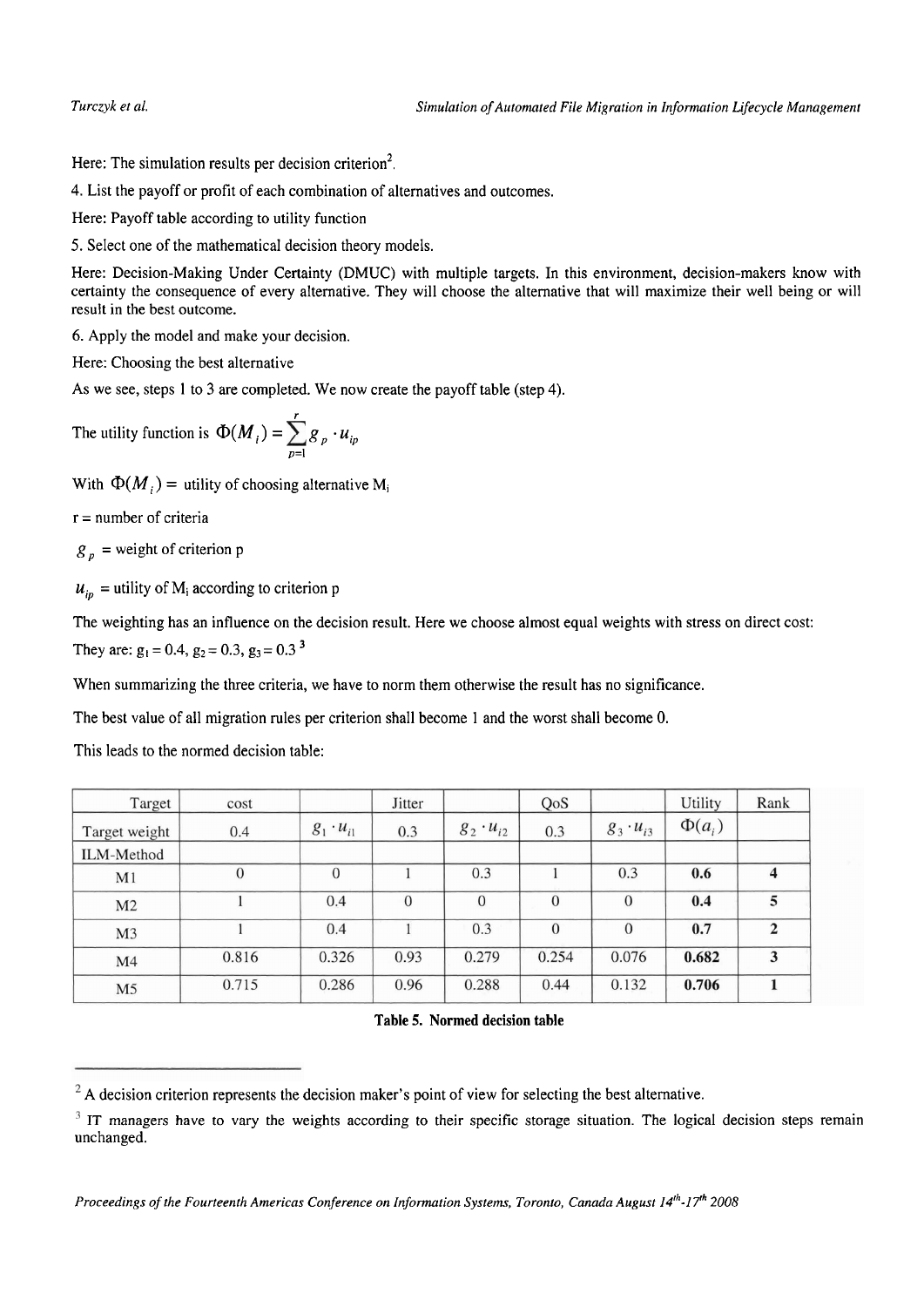We know with certainty the consequence of every alternative. The decision model is Decision Making Under Certainty (DMUC) with multiple targets (step5). The last step is to choose the best alternative. This is M5 "Method of probability of further access".

#### **SUMMARY AND OUTLOOK**

Information Lifecycle Management (ILM) is a strategic concept for storage of information and documents. ILM is based on the idea that in an enterprise information have different values. Information with different values are stored on different storage hierarchies. 90% of decision-makers consider implementing iLM (Linden 2006). Nonetheless, there are too few experience reports and experimenting and researching in real Systems are too expensive. This paper focusses on the issue of automated file migration in ILM. It contributes to supporting and assisting IT managers in their decision-making process.

Automation needs migration rules. There are well-known static, heuristic migration rules and we present a new dynamic migration mle for ILM. These migration rules are implemented in an ILM-simulator. The research questions are "What different classes of migration rules in ILM exist?" and "How can the best fitting migration rule be selected?".

We identified four classes of migration rules (trivial, optimal, static and dynamic) and presented 5 migration rules. To decide about the rules we checked their performance. Therefore we implemented a simulator. Then we observed their behaviour in a simulated 1,000 days' scenario. The scenario consisted of 3 hierarchies and 10,000 files. The results according to the criteria direct cost, jitter and QoS were collected and put into a decision table. Applying a utility function, the decision for the best alternative was made.

The results were explicitly:

Result 1: The trivial migration rule M2 ("Naive method") is the best concerning cost. The jitter is more than twenty times higher than the dynamic migration rule (M5). Overall M2 is worse than the trivial migration rule M1 ("Do nothing"). In general trivial migration rules are no real alternative because they do not reflect multi-hierarchical ILM environments, because they only support two hierarchies.

Result 2: The static migration mles like M4 ("Time based migration") have a long tradition from HSM and are real options. They fit to multi-hierarchical environments, but they are too simple. Therefore, they do not really apply to the ILM storage concept. The performance according to the three criteria gained second place among the real options.

Results 3: The dynamic migration rule M5 ("Method of probability of further access") fits to the ILM concept because of its multifactor character. The performance considering the three criteria was the best among all options. This method even was better than the "optimal" method (M3), which has a strict focus on direct cost.

For tapping cost potentials it is necessary to obtain a broader knowledge about ILM procedures and scenarios. In this respect ILM nowadays lacks methods and tools. The comparison presented helps to gain experience on automation performance. This can help to avoid mismanagement and poor investments in advance.

Further work will be done in analyzing the performance of dynamic migration rules using data from real storage environments.

#### **REFERENCES**

- 1. Beigi, M., Devarakonda, M., Jain, R., Kaplan, M., Pease, D., Rubas, J., Sharma, U., Verma, (2005) A., Policy-Based Information Lifecycle Management in a Large-Scale File System. In Proceedings of the Sixth EEE International Workshop on Policies for Distributed Systems and Networks (POLICY'OS) pp. 139-148
- 2. Chen, Y. (2005) Information valuation for Information Lifecycle Management. In: Proceedings of the Second International Conference on Autonomic Computing (ICAC'05), pages 135-146.
- **3.** Foskett, S. (2006) Best Practices Belt tightening continues to shift budgets away from security and information management, TECHTARGET

**http:l/searchwebservices.techtarget.com/magPrintFriendlyl0,293813,sid35~gci** 1 179438,OO.html

- 4. Gibson, T. and Miller E. (1999) An Improved Long-Term File-Usage Prediction Algorithm. 25<sup>th</sup> Annual International Conference on Computer Measurement and Performance (CMG 99), Reno, NV, USA, pages 639-648.
- **5.** Gostner, R., Turczyk, L., Berbner, R., Heckmann, 0. and Steinmetz, R. (2005) ,,Analyse von Datei-Zugriffen zur Potentialermittlung fuer Information Lifecycle Management", TU Darmstadt KOM Technical Report 0112005